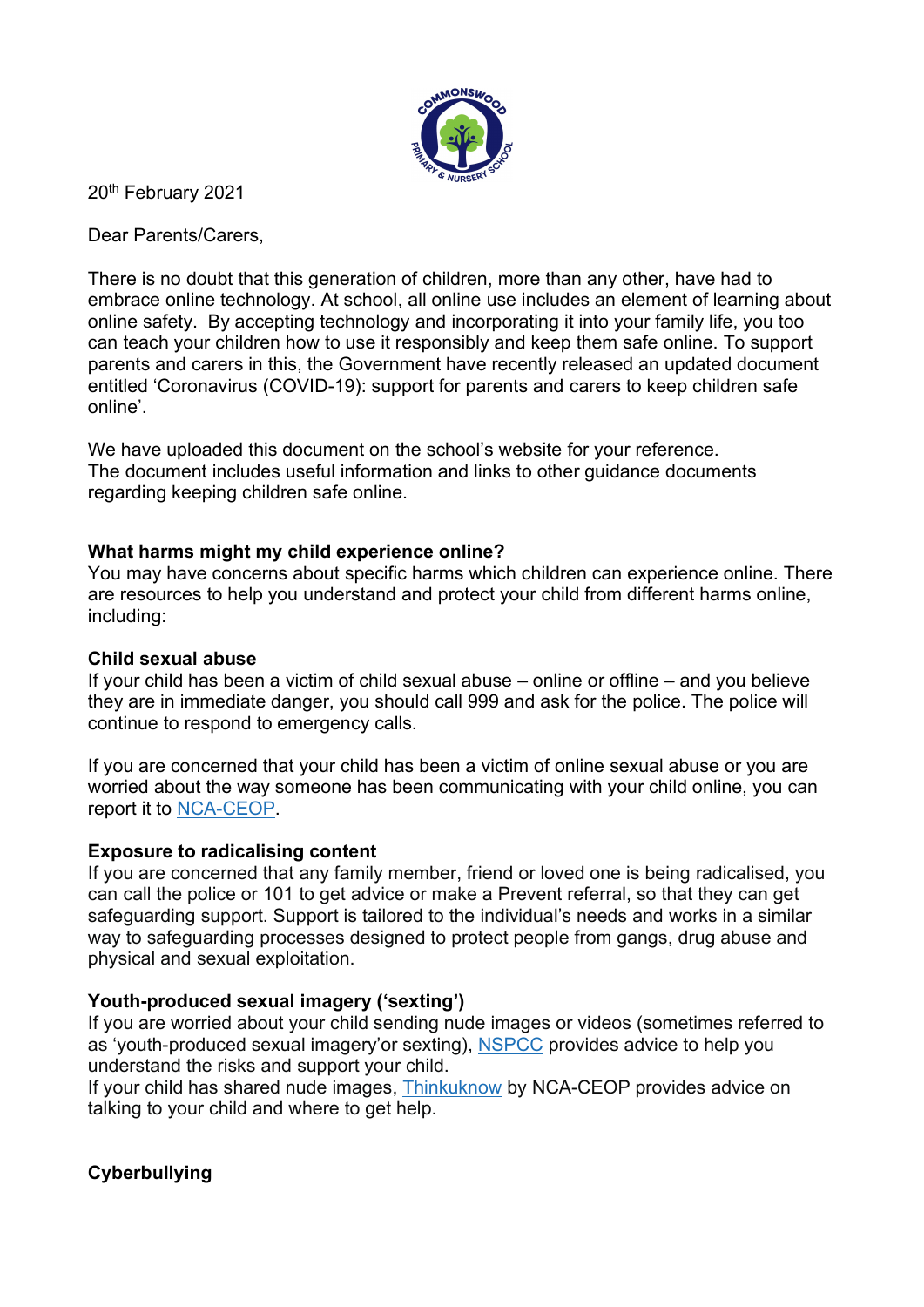Parents and carers have a challenging job. They need to know what their children are doing online and also help them to do it in a safe way. With technology changing on a dayto-day basis, the best way to stay informed is for parents to be involved.Thinkuknow provides helpful tips on letting your child teach you.

If you are worried about your child's mental health, the government has published guidance for parents and carers on supporting children and young people's mental health and wellbeing during the coronavirus (COVID-19) outbreak. If you are worried that someone you know is suicidal, including your child, Samaritans provides advice on how you can support others.

## Keeping under-fives safe online

This includes 8 top tips: Enjoy going online together Supervise your child's use Consider the quality and quantity of online activities Make use of parental tools Start the conversation of online safety early Choose age-appropriate apps and games Know where to report Guidance for parents and carers on beginning a conversation about online safety

## Age-inappropriate content and parental controls

If you have downloaded new apps or bought new technology to help stay connected at this time, remember to review and adjust privacy and safety settings if you or your child is signing up to a new online service.

Internet Matters has provided step-by-step guides on how to set up parental controls so that you can control what content your child can access online.

The UK Safer Internet Centre has developed guidance on how to switch on family-friendly filters to prevent age-inappropriate content being accessed on devices in your home. The NSPCC provides more information for parents or carers with concerns about their child seeking inappropriate or explicit content online.

### Apps to help children stay safe online

The BBC have a website and app called Own It. The website has a lot of content for children to help them navigate their online lives, and the free smartphone app comes with a special keyboard which can intervene with help and support in the moments that children need it the most.

### Support for children

If your child is worried or needs support, they can receive advice and support from Childline (0800 1111) or download the 'For Me' app.

Having a conversation about online safety can begin as soon as your child is engaging with technology. Use these conversation starters to help get the conversation starter:

- What is your favourite thing to do on the iPad/tablet/my phone etc?
- What is your favourite game/app and why do you like it?
- Where do we use the iPad/tablet/games console and when can we use it?
- What can you do if something online upsets you?